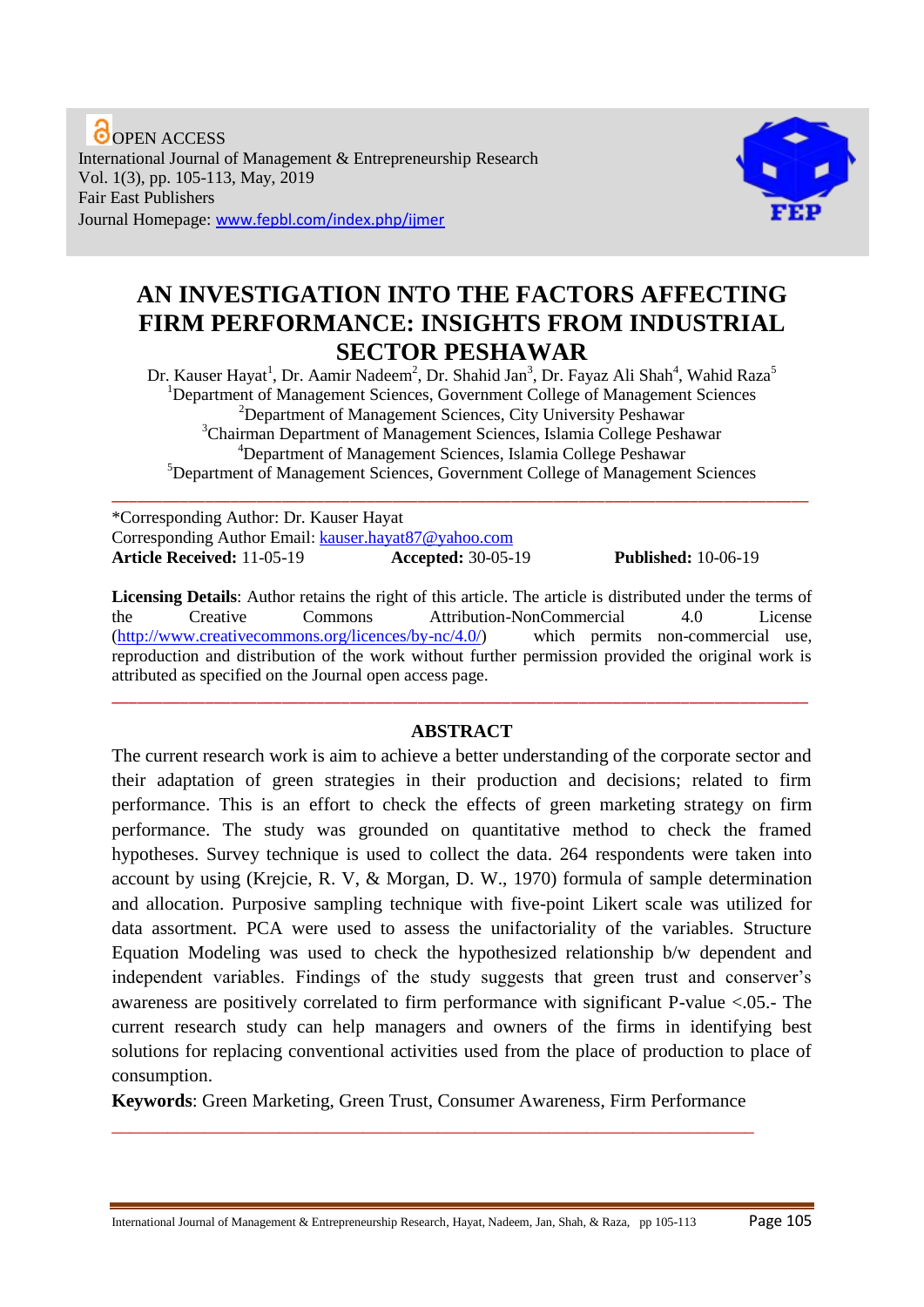#### **INTRODUCTION**

In current situation the competitive setting is significantly improved by the growing concern headed for ecological sustainability. Today organizations are trying to come up with green practices to define the implementation of "green" marketing practices and how these practices can assist their corporate activities (Leonidou et al., 2013). The growing knowledge of the community, no leniency of principles, and pressure from shareholders and patrons have motivated professionals to think of "green activates" in business decisions (Leonidou et al., 2013; Hult, 2011). Ecological goods attracted high devotion from consumers (Kotler, 2011; Luchs et al., 2010). On the other hand, corporate executives are started to include green practices in their agenda, the sustainability of promotion plans has been inadequately documented in practical studies (Cronin et al., 2011). Thus, the impacts of espousing ecological marketing rehearses persist comparatively unidentified amongst the executives of organizations (Chabowski et al., 2011).

It is generally accepted that companies are trying to move towards green marketing activities, but for this they need to pass number of barriers and fences. For gaining customer confidence and gaining competitive advantage in market, they need to look to invest more and more on R&D activities to embrace new technologies and cooperate with some other appropriate green plans in there development process.

Another barrier that companies should face during working in competitive market and looking for to be green as compare to their competitor, they need to use renewable and biodegradable materials during producing green products (Cronin et al., 2011).

The third obstacle facing by the organization is that in many cases studies shows that consumers are not expected to pay more for such product. It is now the duty of the organizations to produce such product that compelled the customers to pay for it.

Another challenge that firms are facing now a days is promotional problem. Many peoples may not be aware from green products and services and their usage. To solve this problem the company must take the suitable advertising plans for the purpose to make sure the use and the importance of environmental friendly products and services.

#### **Green Trust**

#### **LITERATURE REVIEW**

According to Chen (2010), 'green trust' refers to a product or service feature of being friendly for the environment. The five factors related to green trust are product green reputation, environmental performance of the product, perception of environmental friendly claims made by the product, environmental concerns of the product which are meeting the expectations and feeling that product meet the criteria of environmental defense.

#### **Consumer's Awareness**

For any organization, awareness is important factor. The same is true for the green products as if there is no awareness among customers regarding green products so efforts towards marketing such products will be gone waste. According to Prakash (2002), now businesses are trying to increase customer awareness about green products in order to better market their green products. Earlier work shows that customer awareness about environmental issues influence their purchase behavior towards green product. For example, work from Tolliver-Nigro (2009), Maheswari and Malhorta (2011), and Bonni and Oppenheim (2008) shows the similar results.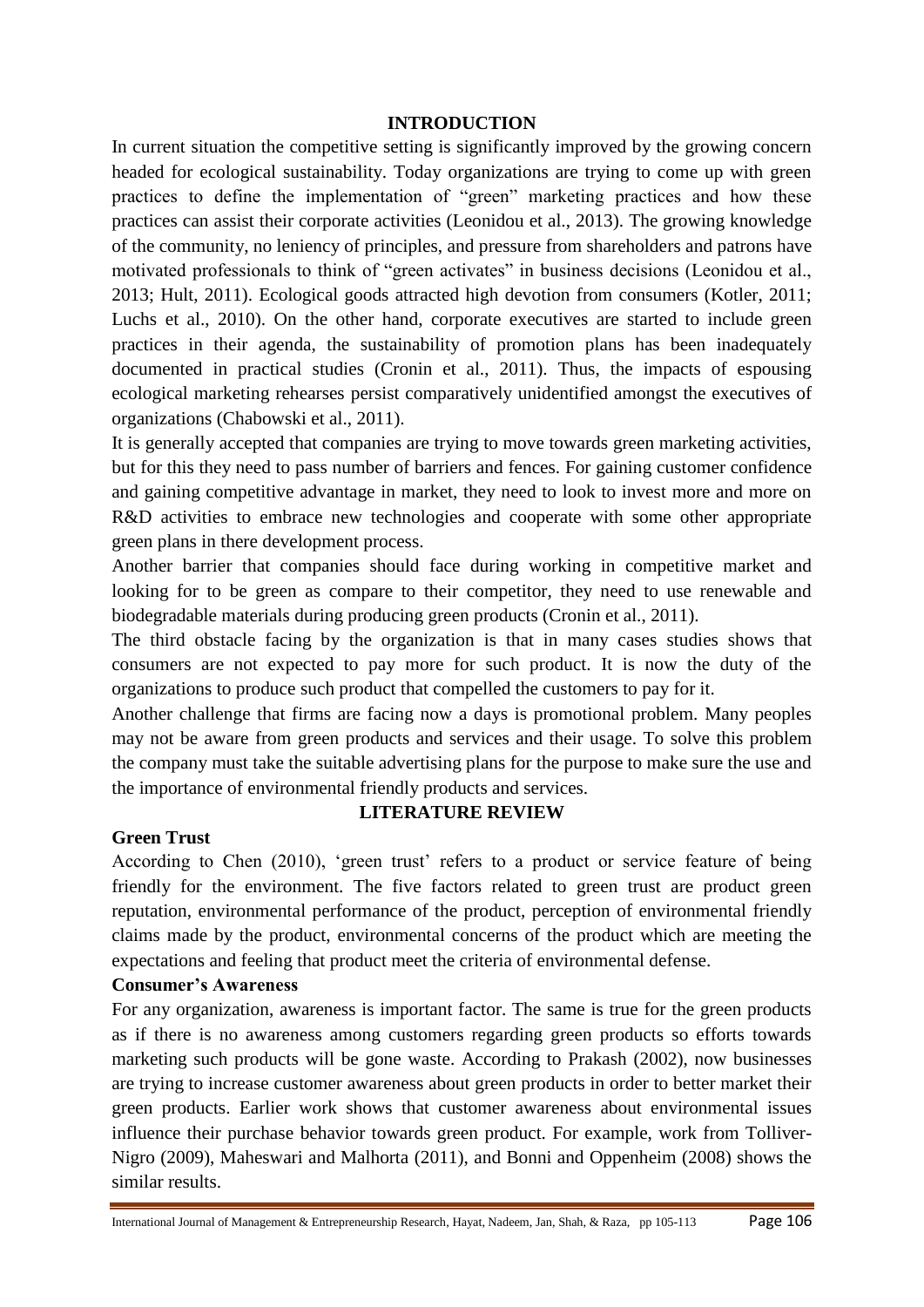#### **Firm Performance**

It is one of the critical issue for the companies. Many researchers provide insights and alike explanations of FM but the overall standards of measuring performance is vary from class to class, product to product and firm to firm (Holsapple and Wu, 2011). The writings in the area of GM specifies the benefits of going green, such as high monetary gains, competitive edge, market share growth, employee commitment and greater than before firm performance. It is evident by the literature that those organization which are environmentally responsible are growing day by day in other parts of the world. Green firms, particularly recovering their expenditure for green exertions by having and attaining energy efficacy and complete waste management program. For example, DuPont in 2008 spent \$50 billion on energy saving projects and succeeded to recover all investment in only one year. Thus we can say that profits and positive impact of green activities and initiatives are certain, but the current study will give us an in-depth understanding to the issue empirically (Cronin et al., 2011).

### **Conceptual Framework**



### **Hypothesis of the study**

H1: There is a significant impact of green trust on firm performance.

H2: There is a significant impact of consumer's awareness on firm performance.

### **METHODOLOGY FOR THE STUDY**

Private limited companies in the city of Peshawar were the population of this study. The required sample size was 264 based on Krejcie and Morgan formula Krejcie, R. V, & Morgan, D. W., 1970). The data were collected from the high officials belongs to management and production departments.

A "five-point Likert scale" was applied to measure the objects for each aspect. In current research study "purposive sampling technique" is utilized for the purpose of data assortment. Factor analysis were used for the purpose of item reduction that were not loaded substantially on a single factor or cross loaded or having small suppress coefficient of <.35. Later on structural equation modeling were utilized for the purpose to check the relational hypotheses.

### **ANALYSIS AND RESULTS**

| Table 1                       |                  |  |
|-------------------------------|------------------|--|
| <b>Reliability Statistics</b> |                  |  |
| Variables                     | Cronbach's Alpha |  |
| Firm Performance              | .800             |  |
| Green Trust                   | .820             |  |
| Consumer's Awareness          | .832             |  |
|                               |                  |  |

International Journal of Management & Entrepreneurship Research, Hayat, Nadeem, Jan, Shah, & Raza, pp 105-113 Page 107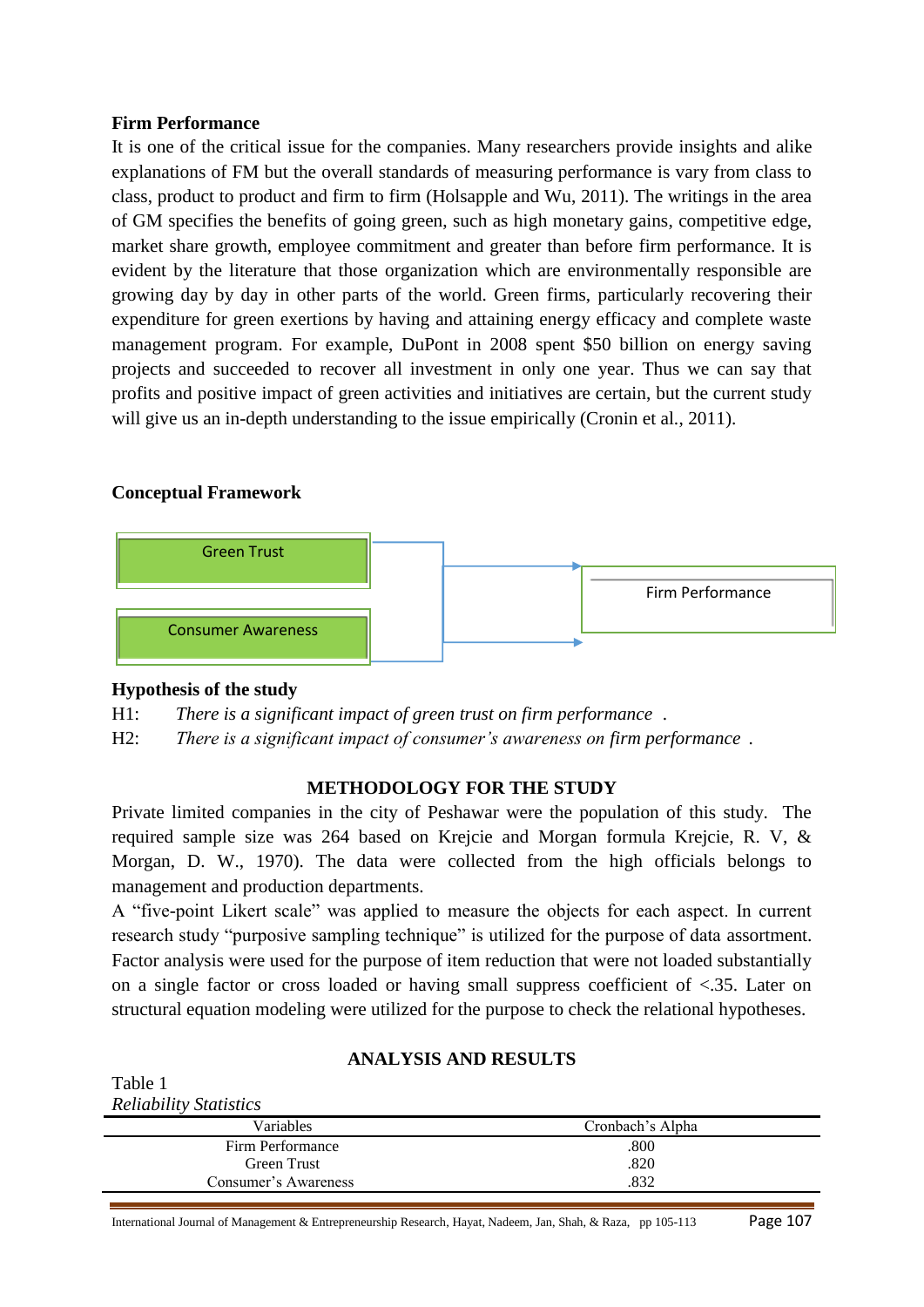Cronbach"s Alpha or Coefficient Alpha is the most commonly reported consistency index in literature. All the constructs have been tested for reliability. The results of the current table indicates and establish to have a consistent Cronbach"s alpha reading above .80 except one variable green product less than .80. The value 0.60 is also still within the acceptable limits (Cooper, D. R., & Schindler, P. 2003). The higher the reliability value suggests higher consistency amongst measured items. The results of the above table indicates the value of Cronbach"s Alpha of all the variable used in the current research study are well above the threshold value.

#### Table 2

| <b>Descriptive Statistics</b>                     |     |      |      |        |        |  |  |
|---------------------------------------------------|-----|------|------|--------|--------|--|--|
| N<br>Maximum<br>Minimum<br>Std. Deviation<br>Mean |     |      |      |        |        |  |  |
| Firm Performance                                  | 264 | 3.11 | 4.67 | 3.8519 | .25605 |  |  |
| Green Trust                                       | 264 | 2.82 | 4.82 | 3.8175 | .43092 |  |  |
| Consumer's Awareness                              | 264 | 3.22 | 4.82 | 3.9380 | .37336 |  |  |

The statistics of the above table specifies the findings of the descriptive figures comprises number of respondents, smallest, maximum, mean values and SD of the study utilized to pinpoint the topographies of collected data from nominated sample defendants of the companies of Peshawar, Khyber Pakhtunkhwa. The results shown that dependent variable firm performance (*FP*) is have least worth of 3.11 with highest value of 4.67, mean value of FP is 3.85 and st dv is .25605. "Green Trust" independent variable have smallest value is 2.82 with "highest" value of 4.82, mean of GP is 3.8175 and SD is .43092. Finally values of last independent variable "Consumer's awareness have least value of 3.22 with all-out value of 4.82. The mean value of green place is 3.9380 with st dev of .37336.

#### Table 3

*Assumptions' Statistics for Factor Analysis"*

| Constructs           | DCM | KMO  | BTS      | Sig    |
|----------------------|-----|------|----------|--------|
| Firm Performance     | 021 | .770 | 1699.894 | $000*$ |
| Green Trust          | 258 | .871 | 732.633  | $000*$ |
| Consumer's Awareness | 084 | .710 | 555.701  | $000*$ |

Kaiser-Meyer-Olkin Measure is an alternative method to check the sample size adequacy. Figures are adjudged factorable if KMO measure test of sampling adequacy is larger than .60. It is ranged from 0-1. If the value of KMO is less than .50 it indicates that you have sample size issue. The values of KMO in the above mentioned table is well above the threshold values which demonstrate that there is no sample issue.

Bartlett's test of sphericity basically means that there should at least one significant correlation b/w two of your items somewhere. In this test we look for its p-value which is labeled sig in SPSS. The P-value should below .001. Here in this table the P-value is less than .001 which indicates that the data set is accurate. DCM inter-variable correlation need to be computed and correlation matrix should display at least some correlation.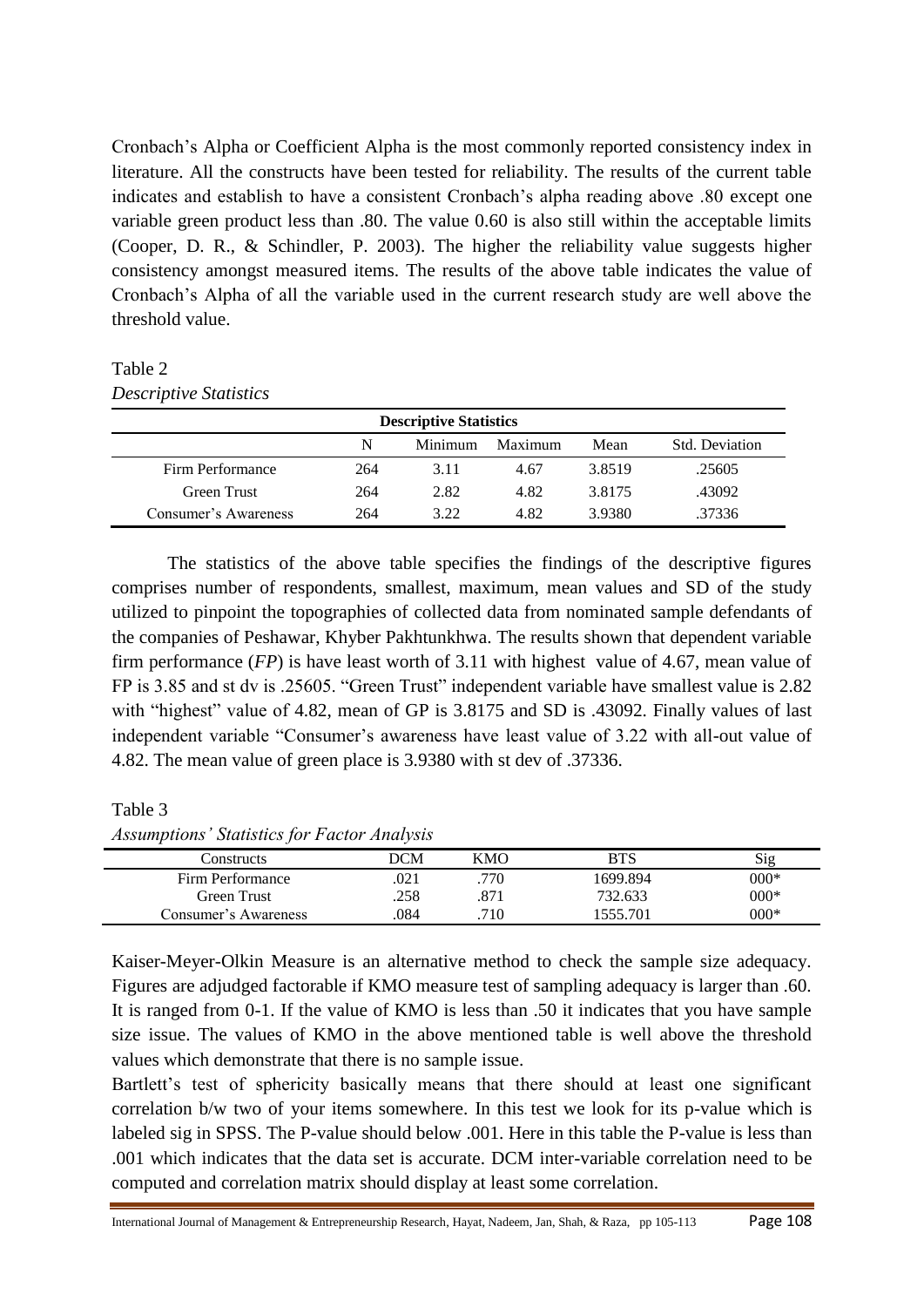#### **Structural Equation Modeling**

Structure equation modeling were basically used for the purpose to check hypothesized relationship between independent and dependent variable. Before to check hypothesized relationship all individual construct were tested to get good model fit.

#### **Firm performance**

**Measurement Model for Firm Performance** 



Latent variable firm performance were originally composed of 10 objects. After exploratory factor analysis 4 items were removed due to cross loading and do not loaded substantially on a single factor. Modification indices were done and covariance were drown where it is needed. The values of CMIN/Df, SRMR, GFI, CFI, TLI and RMSEA were among the desired range which clearly demonstrate the goodness and fitness of the model. The model shows overall decent fit of the model.

#### **Green Trust**



Green trust was initially made up of the total five items. P2 were eradicated due to low stacking on a single factor. The values of the fit indices were among the desire range which indicates good fit of the model. Covariance were drown where it is needed.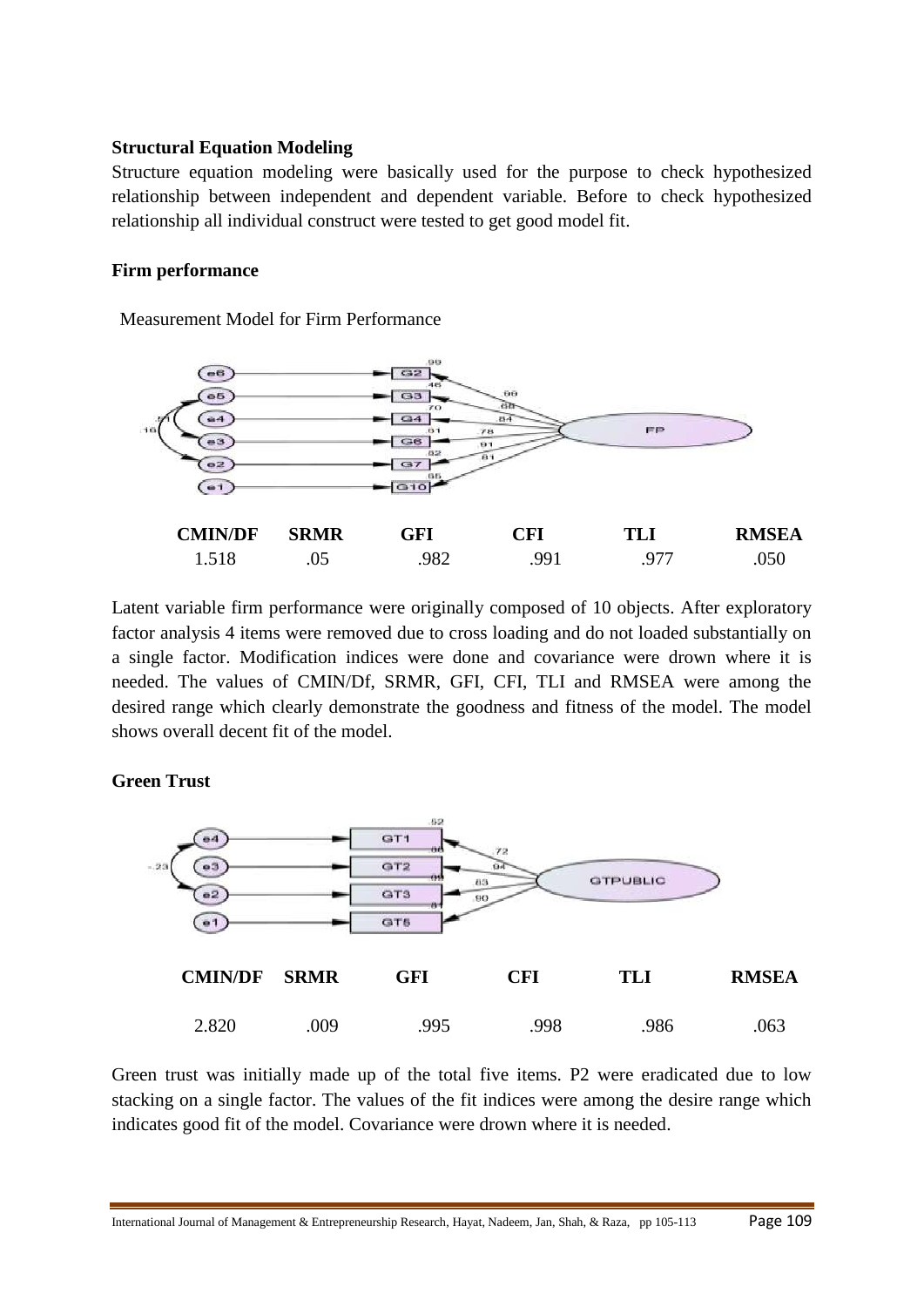### **Consumer's Awareness** "



| <b>CMIN/DF</b> | <b>SRMR</b> | GFI | $\mathbf{T} \mathbf{F} \mathbf{I}$ | TLI | <b>RMSEA</b> |
|----------------|-------------|-----|------------------------------------|-----|--------------|
| 2515<br>ل 1 ک  | .U3         | 990 | 994                                | 957 |              |

Consumer's awareness construct was comprised of a total of 5 items. The values of the fit indices used for the goodness of the model were in between the threshold values. The value of RMSEA is little high which does not affect the overall fitness. RMSEA is used for the purpose to check the error of approximation in the examined population. The values indicate a decent apt of the model.

#### Table 4

*Measurement Model Summary* 

| Fit Indices          |       |             |      |      |      |              |
|----------------------|-------|-------------|------|------|------|--------------|
| Construct            | CMIN  | <b>SRMR</b> | GFI  | CFI  | TLI  | <b>RMSEA</b> |
| Firm Performance     | l.518 | .05         | .982 | .991 | .977 | .050         |
| Green Trust          | 3.123 | .04         | .994 | .996 | 946. | .057         |
| Consumer's Awareness | 3.210 | .08         | .980 | 982  | 988  | .063         |

### **Hypotheses Testing**

In the current research study SEM was utilized to check the relationship between the framed hypotheses. Overall path analysis was done to check the hypothesized relationship of observed and unobserved variables.

### **Model Fit Summary:**

| <b>CMIN/DF</b>            | <b>SRMR</b>             | GFI       | TLI          | <b>CFI</b> |      | <b>RMSEA</b> |
|---------------------------|-------------------------|-----------|--------------|------------|------|--------------|
| 4.743                     | .06                     | 0.938     | 0.967        | 0.944      |      | 0.068        |
| Table 5                   |                         |           |              |            |      |              |
| <b>Hypothesis Testing</b> |                         |           |              |            |      |              |
| <b>Hypothesis</b>         | <b>Structural Paths</b> | Estimates | Std. loading | C.R        | P    | Results      |
| H1                        | $GT \rightarrow FP$     | $-.157$   | .079         | $-1.994$   | .006 | Supported    |
| H2                        | $CA \rightarrow FP$     | $-.011$   | .054         | $-.207$    | .036 | Supported    |

A total of two hypotheses were framed in the current research study. It was tested with SEM. The result of the hypotheses demonstrate significant impact on "firm performance". It is observed that all independent variables contributing positively to firm performance with the significant p-value <.05. The value of CMIN/df, SRMR, GFI, CFI, TLI and RMSEA among

International Journal of Management & Entrepreneurship Research, Hayat, Nadeem, Jan, Shah, & Raza, pp 105-113 Page 110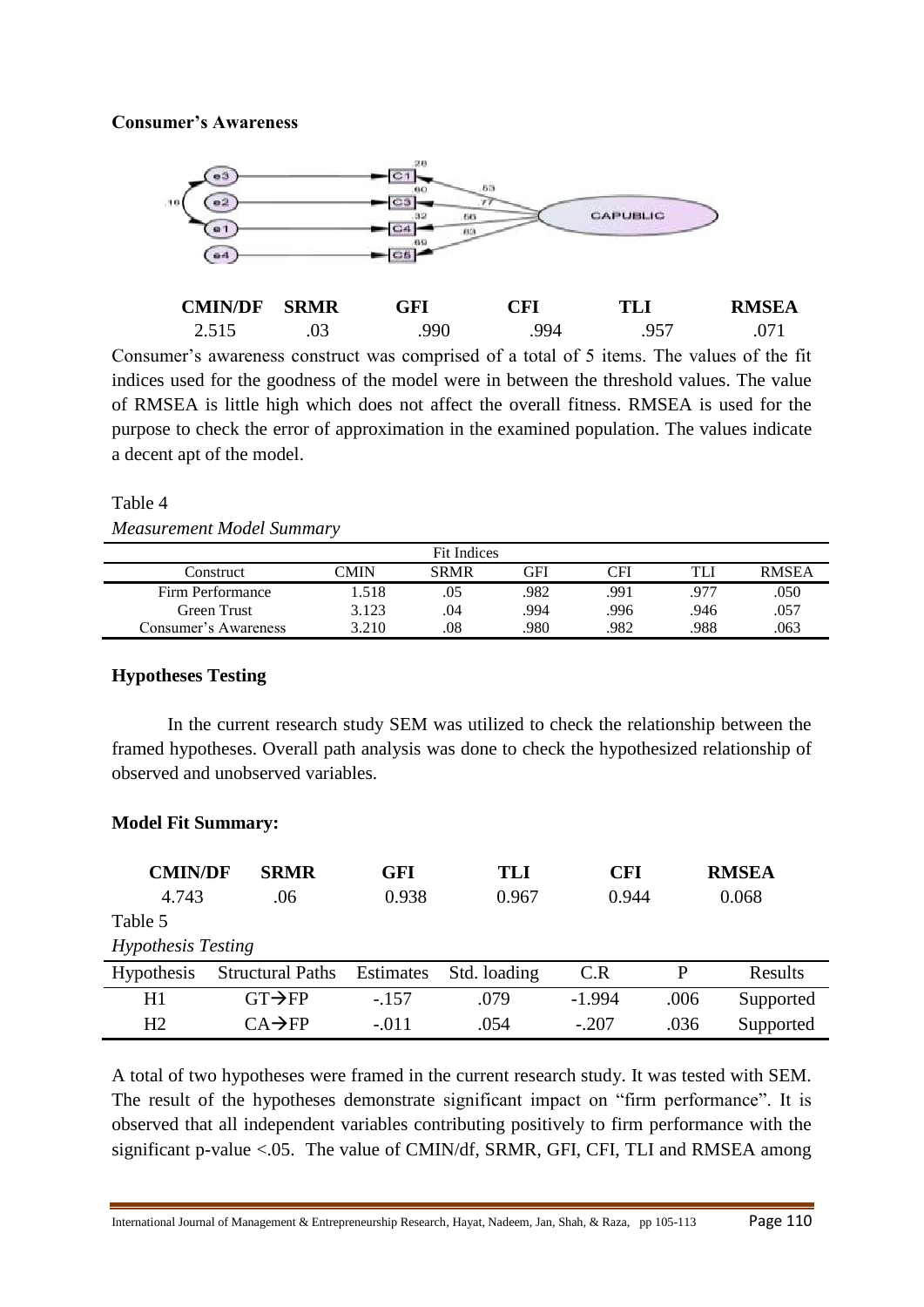the desired range that clearly demonstrate the goodness and fitness of the model. Therefor all hypotheses H1, H2 is supported.

H1: There is a significant impact of green trust on firm performance.

H2: There is a significant impact of consumer's awareness on firm performance.

# **CONCLUSION**

SEM were utilized to check the relationship of hypotheses used in the study. The outcomes of the study revealed that green trust have significant impact on firm performance. It is supported by the previous literature that if there is green trust and awareness on the subject of the use of GP then it is flawless that individuals on earth will absolutely try to protect the globe from the dangerous effects of production and products (Gould, 1990). Similarly, ecological concern and green availability from the point of (Ali & Ahmad, 2012; Ahmad & Juhdi, 2010; Kim & Han, 2010) could openly affect the buying intention to purchase "green product".

Awareness plays a vital role in the success of every organization. Green awareness is a strong forecaster for the acceptance of green products. The independent constructs find significant in relationship with firm performance. From all the tested hypothesis it is concluded that two out of two hypotheses were found significant in relation with firm performance.

### **Theoretical Implications**

- The current research backs significantly to the current literature as the issue of green marketing across Pakistan is rarely discussed, and nearly no study exist on the exact issue in background of KP. Thus, it expands the body of knowledge in this particular field.
- Contextual approach regarding its investigation in developing country i.e. Pakistan.

## **Managerial Implications**

- Corporate sector should prioritize their resources in term of R&D, technological investment, manpower in most effective and efficient way to consider possible ways of reducing pollution.
- Non-governmental organizations need to arrange some motivating sessions with public to disseminate information regarding green purchase intention and their benefits while using the existing model of the study.
- To focus on learning processes like to learn from within and outside organization
- Reverse Logistic can be useful for the society as well for the corporate sector to reduce the negative consequences of their corporate activities.

### **Limitations of the Study**

The work is concentrated to determine the association dependent and independent variables.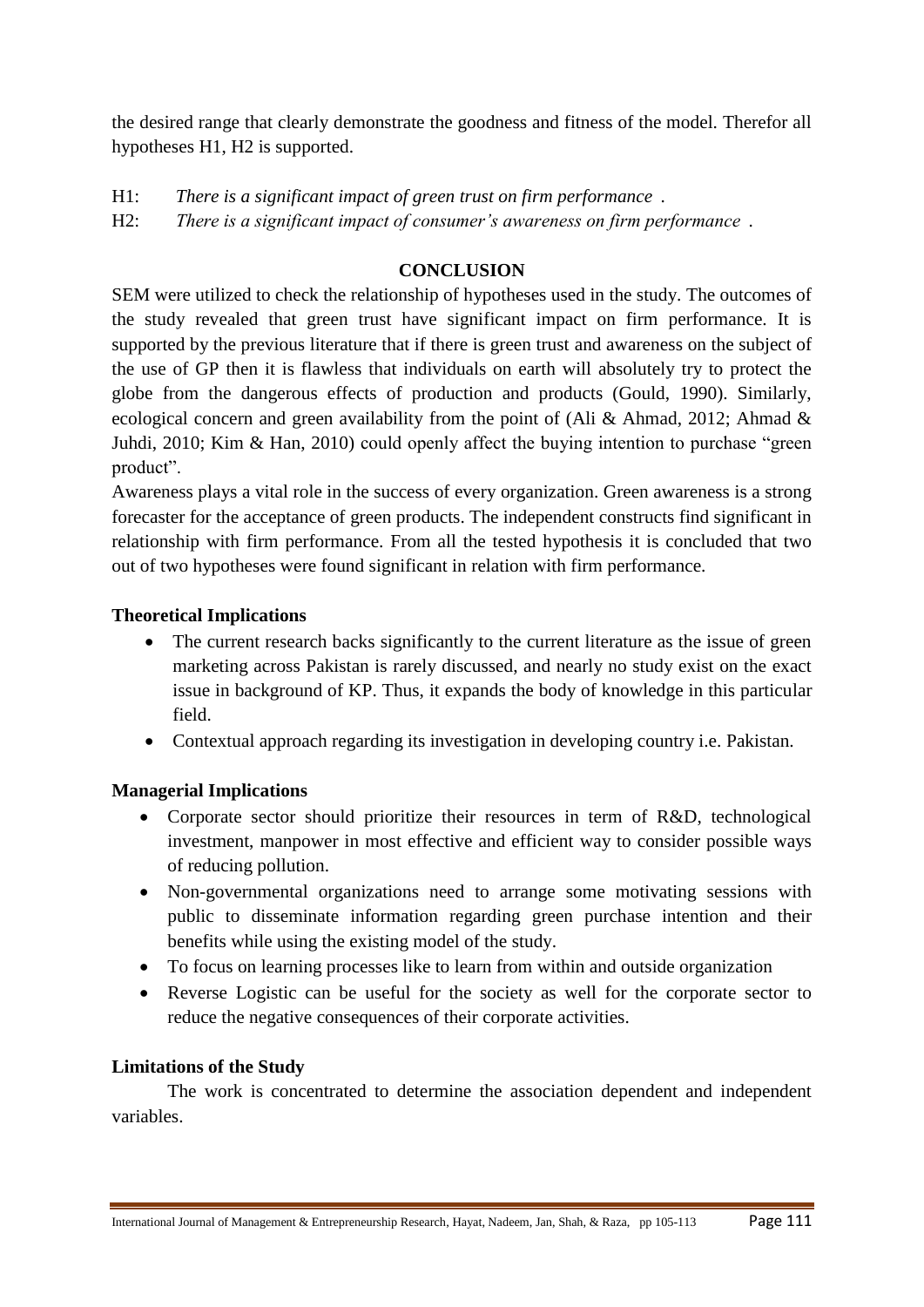- Existing revision is restricted solitary to Peshawar, Khyber Pakhtunkhwa due to some curb. If the statistics have been composed from other metropolises of Pakistan or outlying areas it may have change the results.
- Current research focused only on private limited companies.

#### **Recommendations**

- Larger sample size is recommended. It can provide more faultless data, though, the current population and sample size was enough for the justification of results.
- It vital for the government to come up with some timely decisions, because government playing a part of key participant.
- Awareness surface is significant factor to resolve the issue of green marketing
- Mixed-method approach is further recommended for future research studies.

### **References**

- Ali, A. & Ahmad, I. (2012). Environmental Friendly Products: Factors that Influence the Green Purchase Intention of Pakistan Consumers*. Pakistan Journal of Engineering Technology Science,* 2(1) 84-117.
- Al-Salaymeh M. (2013). The Application of the Concept of Green Marketing in the Productive Companies from the Perspective of Workers. *Interdisciplinary journal of contemporary research in business*, 4(12), 634- 641.
- Ahmad, S. & Juhdi, N. (2010). Organic Food: A Study on Demographic. Characteristics and Factors Influencing Purchase Intentions among Consumers in Klang Valley, Malaysia. *International Journal of Business and Management,* 5(2), 101-115.
- Arseculeratne D, Yazdanifard R. (2014). How Green Marketing Can Create a Sustainable Competitive Advantage for a Business. *International Business Research,* 7(1), 130-143.
- Belz FM, Peattie K. (2009). Sustainability marketing: A global perspective. *Chichester: Wiley*.
- Cooper, D. R., & Schindler, P. (2003). Business Research Methods (8th ed.). *Boston: McGraw-Hill Irwin.*
- Cronin Jr JJ, Smith JS, Gleim MR, Ramirez E, Martinez JD. (2011). Green marketing strategies: an examination of stakeholders and the opportunities they present, *Journal of the Academy of Marketing Science,* 39(1), 158- 174.
- Chabowski BR, Mena JA, Gonzalez-Padron TL. (2011). The structure of sustainability research in marketing, 1958– 2008: a basis for future research opportunities. *Journal of the Academy of Marketing Science*, 39(1), 55- 70.
- Dahlstrom R. (2011). Green marketing management. Cengage Learning
- Gopalakrishnan MS, Muruganandam D. (2013). A Micro analysis on Dissect of Consumer"s to Procure Green Products. *Life Science Journal*, 10(2), 123-145.
- Gould, S. (1990). Health Consciousness and Health Behavior: The Application of New Health Consciousness Scale. *American Journal of Preventive Medicine*, 6(4), 228-37.
- Jain, S. & Srivastava, J. (2000). An Experimental and Theoretical Analysis of Price Matching Refund Policies. *Journal of Marketing Research*, 37(3), 351-362.
- Kotler P. (2011). Reinventing marketing to manage the environmental imperative, *Journal of Marketing*. 75(4), 132-135.